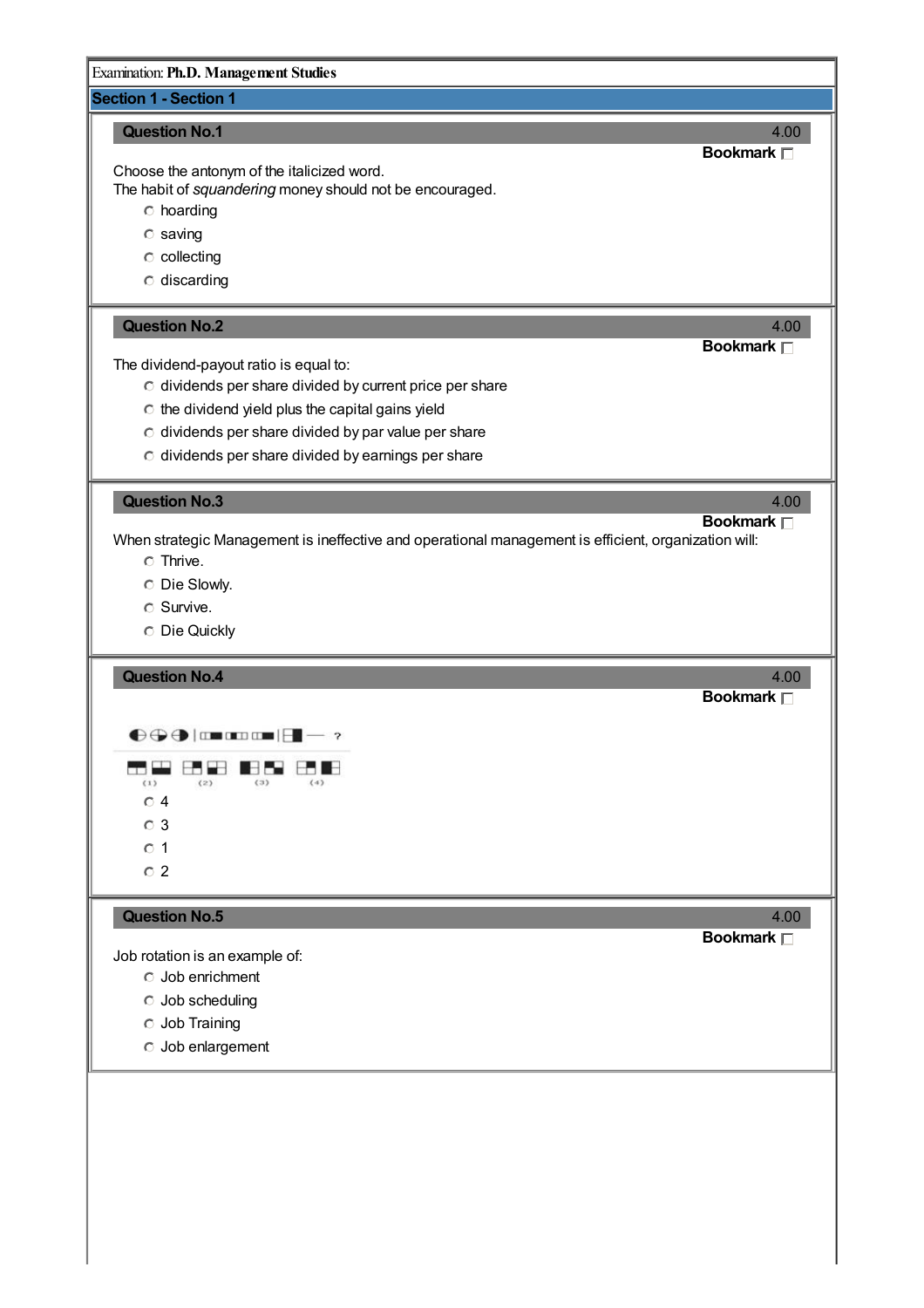| <b>Question No.6</b><br>4.00                                                                                                                       |
|----------------------------------------------------------------------------------------------------------------------------------------------------|
| <b>Bookmark</b> □<br>If a general manager asks the sales manager to recruit some salesman on his behalf, it is an instance                         |
| of:<br>$\circ$ Delegation of responsibility                                                                                                        |
| <b>C</b> Delegation of authority                                                                                                                   |
| <b>C</b> Decentralisation of authority                                                                                                             |
| <b>C</b> Division of authority                                                                                                                     |
| <b>Question No.7</b><br>4.00                                                                                                                       |
| <b>Bookmark</b> □<br>An objective function which states the determinants of the quantity to be either maximized or                                 |
| minimized is called:                                                                                                                               |
| C Cardinal function                                                                                                                                |
| <b>C</b> Feasible function<br>C Criterion function                                                                                                 |
| <b>Optimal function</b>                                                                                                                            |
|                                                                                                                                                    |
| <b>Question No.8</b><br>4.00<br>Bookmark <sub>[1]</sub>                                                                                            |
| It is important to realize that the ties that bind us together in common activity are so ______<br>that they                                       |
| can disappear at any moment.<br>$\circ$ tenuous                                                                                                    |
| $\circ$ tentative                                                                                                                                  |
| $\circ$ tenacious                                                                                                                                  |
| $\circ$ restrictive                                                                                                                                |
|                                                                                                                                                    |
| <b>Question No.9</b><br>4.00<br>Bookmark <sub>[1]</sub>                                                                                            |
| Which of the following will more likely locate near their customers?                                                                               |
| C An aluminium manufacturer                                                                                                                        |
| $\circ$ A medical clinic<br>C An automobile manufacturer                                                                                           |
| An insurance company Head quarters                                                                                                                 |
|                                                                                                                                                    |
| <b>Question No.10</b><br>4.00<br>Bookmark $\Box$                                                                                                   |
| In a multiple regression when there are correlations between predictor variables, this problem is                                                  |
| known as:<br><b>C</b> Multicollinearity                                                                                                            |
| <b>C</b> Auto-association                                                                                                                          |
| <b>C</b> Heteroskedasticity                                                                                                                        |
| <b>O</b> Over-regression                                                                                                                           |
| <b>Question No.11</b><br>4.00                                                                                                                      |
| Bookmark $\Box$                                                                                                                                    |
| According to Mckinsey research study, which of the following is one of the main challenges the<br>marketing must face in the twenty first century? |
| $\circ$ The threat of ethics - based lawsuits.                                                                                                     |
| <b>C</b> Hostile takeover attempts.                                                                                                                |
| O Doing more with less.                                                                                                                            |
|                                                                                                                                                    |
| C Increasing control by big government                                                                                                             |
|                                                                                                                                                    |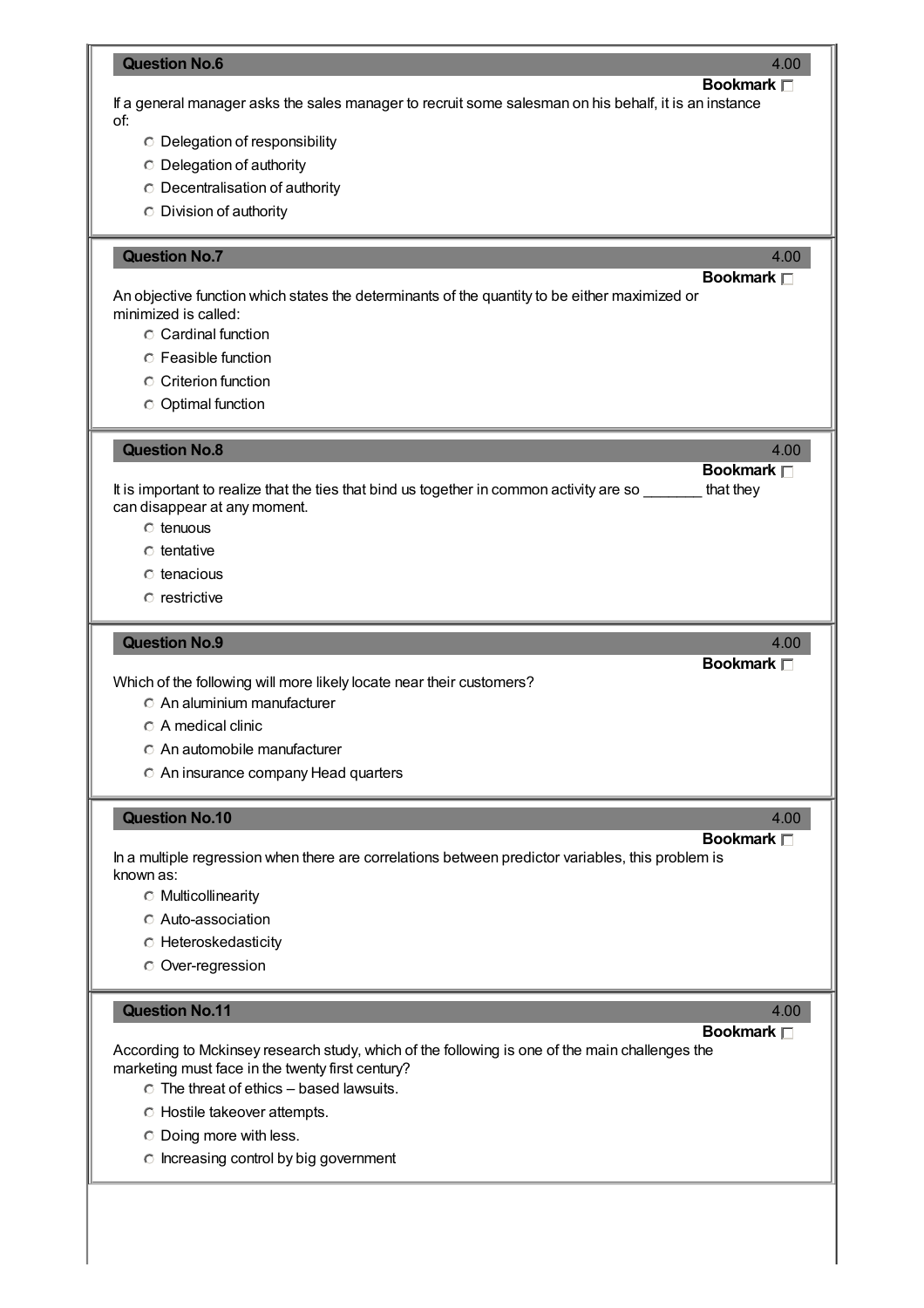| <b>Question No.12</b>                                                                                                                                                                                                                                                    | 4.00                    |
|--------------------------------------------------------------------------------------------------------------------------------------------------------------------------------------------------------------------------------------------------------------------------|-------------------------|
|                                                                                                                                                                                                                                                                          | Bookmark $\Box$         |
| The Earnings per share is Rs.5.00 and Rate of return required by shareholders is 16 percent.<br>Assuming Gordan valuation model, what rate of return should be earned on investments to ensure that<br>the market price is Rs.50 when the dividend payout is 40 percent? |                         |
| $\degree$ 40 percent                                                                                                                                                                                                                                                     |                         |
| C 20 percent                                                                                                                                                                                                                                                             |                         |
| $\degree$ 25 percent                                                                                                                                                                                                                                                     |                         |
| C 16 percent                                                                                                                                                                                                                                                             |                         |
| <b>Question No.13</b>                                                                                                                                                                                                                                                    | 4.00                    |
|                                                                                                                                                                                                                                                                          | Bookmark <sub>[1]</sub> |
| Choose the correct meaning of the italicized idiom.<br>Raju has a very nice manner, but you would better take what he says with a grain of salt.                                                                                                                         |                         |
| ○ To listen to something with considerable doubt                                                                                                                                                                                                                         |                         |
| <b>C</b> To talk sensibly                                                                                                                                                                                                                                                |                         |
| <b>C</b> To criticize                                                                                                                                                                                                                                                    |                         |
| <b>C</b> To complement                                                                                                                                                                                                                                                   |                         |
| <b>Question No.14</b>                                                                                                                                                                                                                                                    | 4.00                    |
|                                                                                                                                                                                                                                                                          | Bookmark <sub>[7]</sub> |
| With reference to cultural and ethical issues, the NTO has:                                                                                                                                                                                                              |                         |
| ○ Phased out all trade and trade barriers between the U.S and Mexico                                                                                                                                                                                                     |                         |
| C Succeeded in providing equal protection of intellectual property among nations.                                                                                                                                                                                        |                         |
| C Made progress in providing equal protection of intellectual property among nations.                                                                                                                                                                                    |                         |
| C Eliminated slave labour and child labour                                                                                                                                                                                                                               |                         |
| <b>Question No.15</b>                                                                                                                                                                                                                                                    | 4.00                    |
| The actual average observed time for a given job is 10 minutes. The performance rating is 80% and                                                                                                                                                                        | Bookmark $\Box$         |
| allowances are set by contract at 10%. What is the standard time?<br>$\circ$ 19.0 min                                                                                                                                                                                    |                         |
|                                                                                                                                                                                                                                                                          |                         |
| $\degree$ 10 min                                                                                                                                                                                                                                                         |                         |
| $\circ$ 8.88 min                                                                                                                                                                                                                                                         |                         |
| $\circ$ 8.80 min                                                                                                                                                                                                                                                         |                         |
| <b>Question No.16</b>                                                                                                                                                                                                                                                    | 4.00                    |
|                                                                                                                                                                                                                                                                          | Bookmark <sub>D</sub>   |
| "KAIZEN" is a Japanese term meaning<br><b>C</b> Continuous improvement                                                                                                                                                                                                   |                         |
|                                                                                                                                                                                                                                                                          |                         |
| $\circ$ Just – in – Time (JIT)                                                                                                                                                                                                                                           |                         |
| A foolproof mechanism                                                                                                                                                                                                                                                    |                         |
| <b>C</b> Setting standards                                                                                                                                                                                                                                               |                         |
| <b>Question No.17</b>                                                                                                                                                                                                                                                    | 4.00<br>Bookmark $\Box$ |
| Which of the following refers to an extraneous variable attributable to the improper assignment of test<br>units to treatment conditions.                                                                                                                                |                         |
| $\circ$ Interactive testing effect                                                                                                                                                                                                                                       |                         |
| <b>C</b> Statistical regression                                                                                                                                                                                                                                          |                         |
| <b>C</b> Selection bias                                                                                                                                                                                                                                                  |                         |
|                                                                                                                                                                                                                                                                          |                         |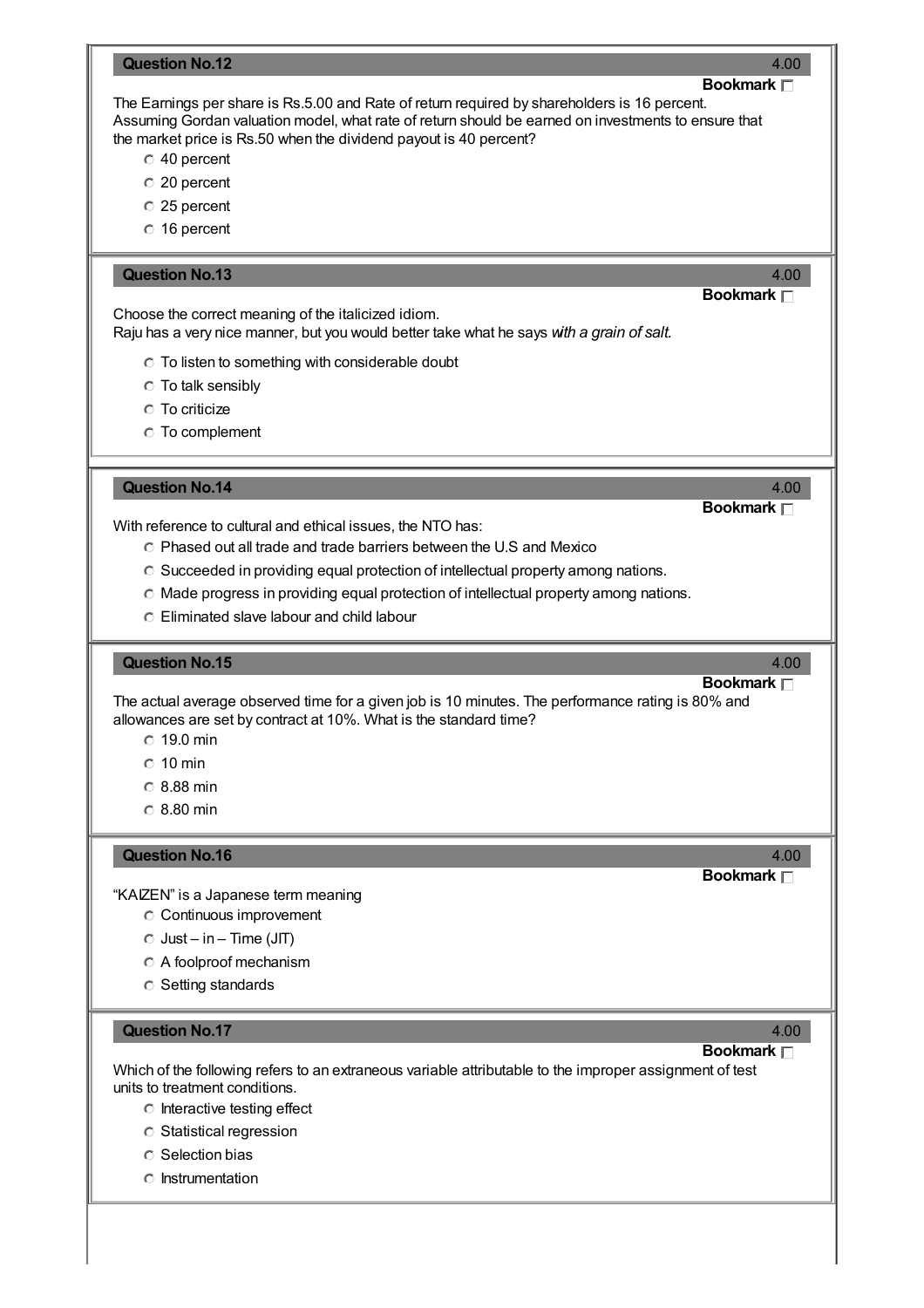# **Question No.18** 4.00 **Bookmark** Which of the following statements is NOT an advantage of unstructured questions? Unstructured questions have a much less biasing influence on response than structured questions. Implicitly, unstructured questions give extra weight to respondents who are more articulate. Unstructured questions are good as first questions on a topic. Unstructured questions are useful in exploratory research. **Question No.19** 4.00 **Bookmark** The first step in the marketing research is to: Define the problem and Research objectives Develop a research plan Analyze the internal environment Consultations **Question No.20** 4.00 **Bookmark** A marketer developing a brand name that is easy to pronounce would conduct: A memory test A recall test A preference test An association test **Calculation No.21** 4.00 **Bookmark** F-test is used to test the significance of the difference between:  $\circ$  Co-efficient of correlation between two sample groups.  $\circ$  Co-efficient of correlation among more than two sample groups.  $\circ$  Average between two sample groups. Average of more than two sample groups **Question No.22** 4.00 **Bookmark** An attempt to reduce the demand for consumption of a specific product or service on permanent or temporary basis is: **C** Re Marketing **C** DelMarketing Ostensible Marketing Synchronic Marketing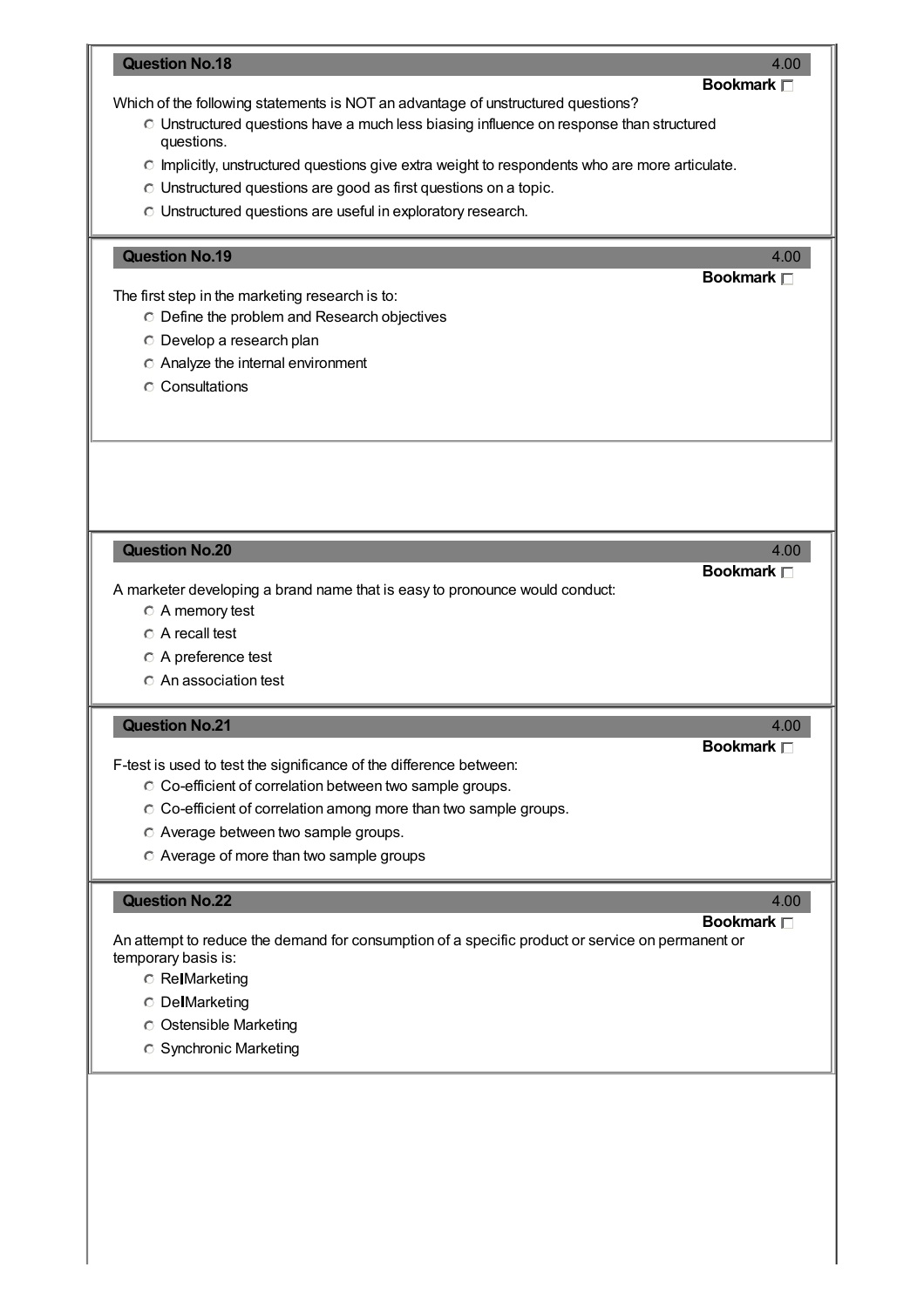| <b>Question No.23</b><br>4.00                                                                                                                                          |
|------------------------------------------------------------------------------------------------------------------------------------------------------------------------|
| Bookmark <sub>[1]</sub><br>Study the following information carefully and answer the question below it:                                                                 |
| P, Q, R, S T went on a picnic. P is son of Q but Q is not the father of P. R is the son of S, who is the<br>brother of P. T is the wife of S.                          |
| How many males are present in the group?<br>$\circ$ 4                                                                                                                  |
| $\bigcirc$ 1                                                                                                                                                           |
| $\circ$ 2                                                                                                                                                              |
| $\circ$ 3                                                                                                                                                              |
| <b>Question No.24</b><br>4.00                                                                                                                                          |
| Bookmark n<br>An EBIT-EPS indifference analysis chart is used for:                                                                                                     |
| C showing the changes in EPS quality over time                                                                                                                         |
| C determining the impact of a change in sales on EBIT                                                                                                                  |
| C evaluating the effects of business risk on EPS                                                                                                                       |
| C examining EPS results for alternative financing plans at varying EBIT levels                                                                                         |
| <b>Question No.25</b><br>4.00                                                                                                                                          |
| Bookmark $\Box$                                                                                                                                                        |
| Based on the information given answer the following question.<br>1. In a family of six persons, there are people from three generations. Each has separate professions |
| and they like different colours. There are two couples.                                                                                                                |
| 2. Shyam is an Engineer and his wife is not a doctor and she does not like Red colour.<br>3. Chartered Accountant likes green colour and his wife is a teacher.        |
| 4. Manisha is the mother-in-law of Sunita and she likes orange colour.                                                                                                 |
| 5. Vimal is the grand father of Tarun and tarun is the Principal and likes black colour.                                                                               |
| 6. Nyna is the grand daughter of Manisha and she likes blue colour. Nyna's Mother likes white colour.                                                                  |
| Who is the Chartered Accountant?                                                                                                                                       |
| ◯ Manisha                                                                                                                                                              |
| $\circ$ Vimal                                                                                                                                                          |
| <b>O</b> Nyna                                                                                                                                                          |
| $\circ$ None of these                                                                                                                                                  |
|                                                                                                                                                                        |
|                                                                                                                                                                        |
|                                                                                                                                                                        |
|                                                                                                                                                                        |
|                                                                                                                                                                        |
| <b>Question No.26</b><br>4.00                                                                                                                                          |
| Bookmark $\Box$<br>Which one of the following practices is not sought to be regulated under the Consumer Protection Act,                                               |
| 1986?                                                                                                                                                                  |
| <b>C</b> Misleading advertisements                                                                                                                                     |
| C Supply of services having some deficiency<br>C Sales of defective goods                                                                                              |
| <b>C</b> Goods supplied free of charge                                                                                                                                 |
|                                                                                                                                                                        |
|                                                                                                                                                                        |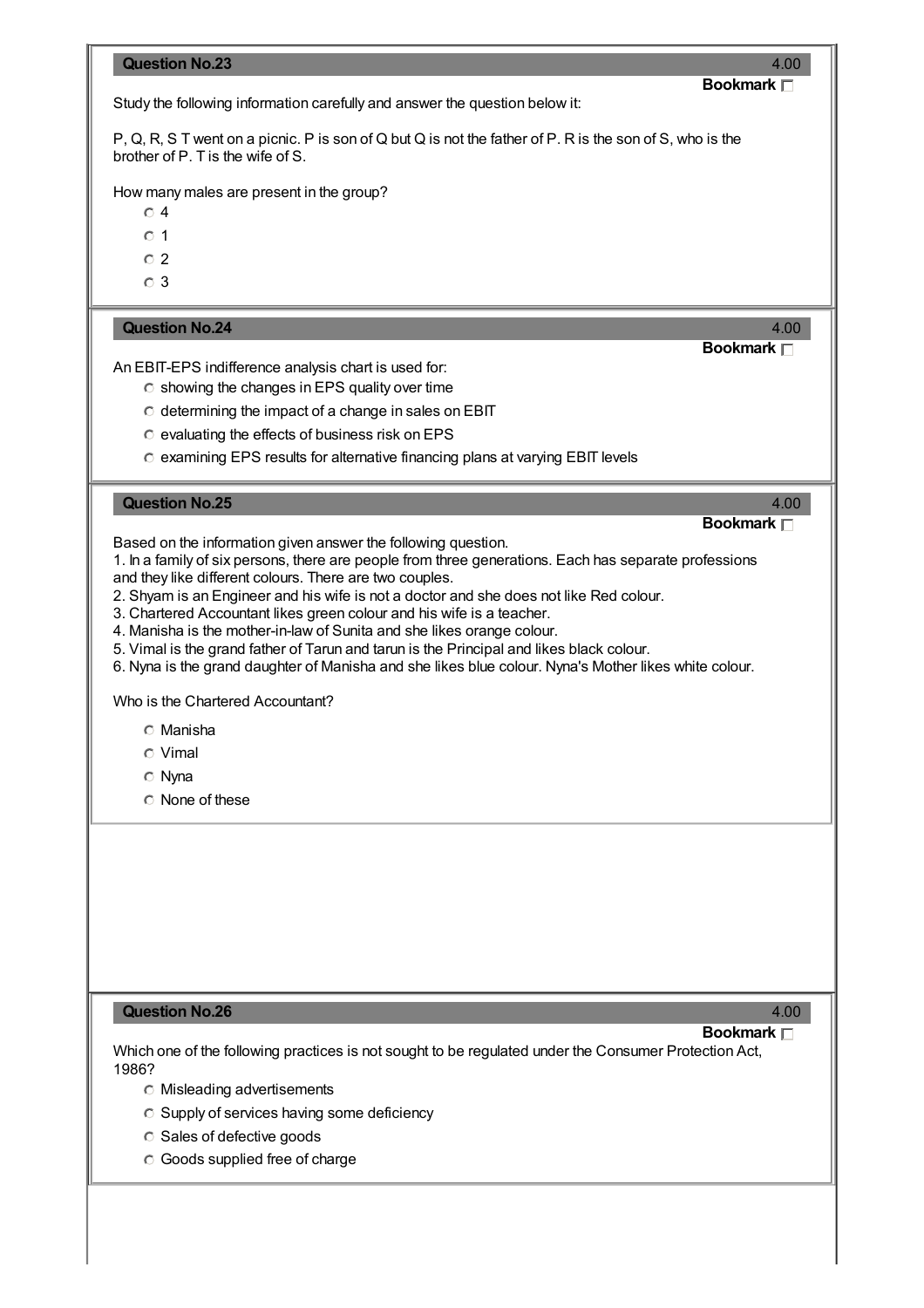## **Question No.27** 4.00 **Bookmark** Rising promotion costs and shrinking profit margins are the results of: Globalization Heightened Competition C Changing Technology Privatization **Question No.28** 4.00 **Bookmark** When the purchasing role is further broadened to become a more strategic, value adding operation, this is referred to as; Routine orientation Buying orientation Supply chain orientation **C** Sellers orientation **Question No.29** 4.00 **Bookmark** The ability to influence people through granting or withholding benefits that are of interest to them is called  $\circ$  export power reference power reward power C coercive power **Question No.30** 4.00 **Bookmark** Which strategy can be implemented by redefining the business by adding the scope of business substantially increasing the efforts of the current business? Expansion Strategy **C** Retrenchment Strategy Stability strategies Combination Strategies **Question No.31** 4.00 **Bookmark**

The internet is the fastest method of obtaining data from a large number of respondents. There are many reasons for this speed. Which of the following is NOT one of those reasons?

- The speed with which the questionnaire can be created.
- $\circ$  The speed with which the incentive is sent.
- $\degree$  The speed with which the questionnaire is distributed to respondents.
- $\degree$  The speed with which the data are returned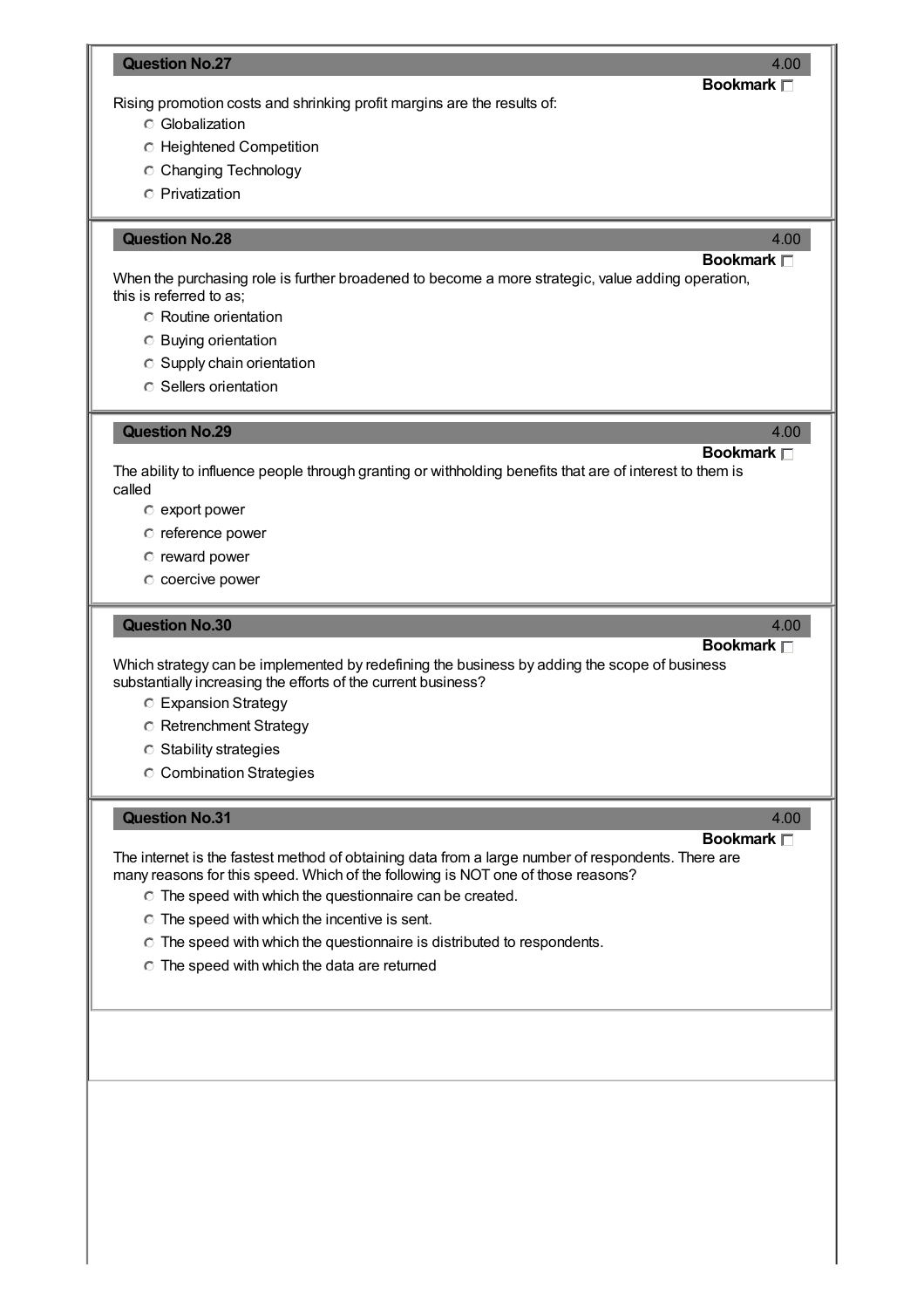| <b>Question No.32</b>                                                                                                                                                                                                                                                                                                                                                                | 4.00                      |
|--------------------------------------------------------------------------------------------------------------------------------------------------------------------------------------------------------------------------------------------------------------------------------------------------------------------------------------------------------------------------------------|---------------------------|
| A method of determining optimum programme inter-dependent activities in view of available<br>resources is referred as:<br>C Iconic model                                                                                                                                                                                                                                             | <b>Bookmark</b> □         |
| <b>C</b> Goal Programming<br><b>C</b> Analogue Model<br>C Linear Programming                                                                                                                                                                                                                                                                                                         |                           |
| <b>Question No.33</b>                                                                                                                                                                                                                                                                                                                                                                | 4.00<br><b>Bookmark</b> □ |
| she had been lied to, Sally got really angry.<br><b>C</b> Sally when discovered<br>◯ If Sally discovered<br><b>C</b> Sally discovered<br><b>C</b> Having discovered                                                                                                                                                                                                                  |                           |
| <b>Question No.34</b>                                                                                                                                                                                                                                                                                                                                                                | 4.00<br>Bookmark $\Box$   |
| Study the following information carefully and answer the question below it                                                                                                                                                                                                                                                                                                           |                           |
| Lakshman passes through seven lanes to reach his school. He finds that 'Truth lane' is between his<br>house and 'Lie lane'. The third lane from his school is 'Karma lane'. 'Dharma lane' is immediately<br>before the 'Yog lane'. He passes 'Salvation lane' at the end, 'Lie lane' is between 'Truth lane' and<br>'Dharma lane', the sixth lane from his house is 'Devotion lane'. |                           |
| How many lanes are there between 'Lie lane' and 'Devotion lane'?<br>$\circ$ two                                                                                                                                                                                                                                                                                                      |                           |
| $\circ$ four<br>$\circ$ three                                                                                                                                                                                                                                                                                                                                                        |                           |
| $\cap$ five                                                                                                                                                                                                                                                                                                                                                                          |                           |
| <b>Question No.35</b>                                                                                                                                                                                                                                                                                                                                                                | 4.00                      |
| Traditionally, most businesses focused on stockholders. Today, the focus is on:<br><b>C</b> Stakeholders                                                                                                                                                                                                                                                                             | Bookmark <sub>[</sub>     |
| <b>C</b> Regulators                                                                                                                                                                                                                                                                                                                                                                  |                           |
| ◯ Supply - Chain                                                                                                                                                                                                                                                                                                                                                                     |                           |
| <b>C</b> Partners                                                                                                                                                                                                                                                                                                                                                                    |                           |
| <b>Question No.36</b><br>Activity D on a CPM network has predecessors B and C, and has successor F. D has duration 6. B's<br>earliest finish is 18, while C's is 20. F's late start is 26. Which of the following is true?<br>$\circ$ B is a critical activity<br>$\circ$ D is critical, and has zero slack                                                                          | 4.00<br>Bookmark $\Box$   |
| C C is completed before B                                                                                                                                                                                                                                                                                                                                                            |                           |
| $\circ$ D has no slack but is not critical                                                                                                                                                                                                                                                                                                                                           |                           |
|                                                                                                                                                                                                                                                                                                                                                                                      |                           |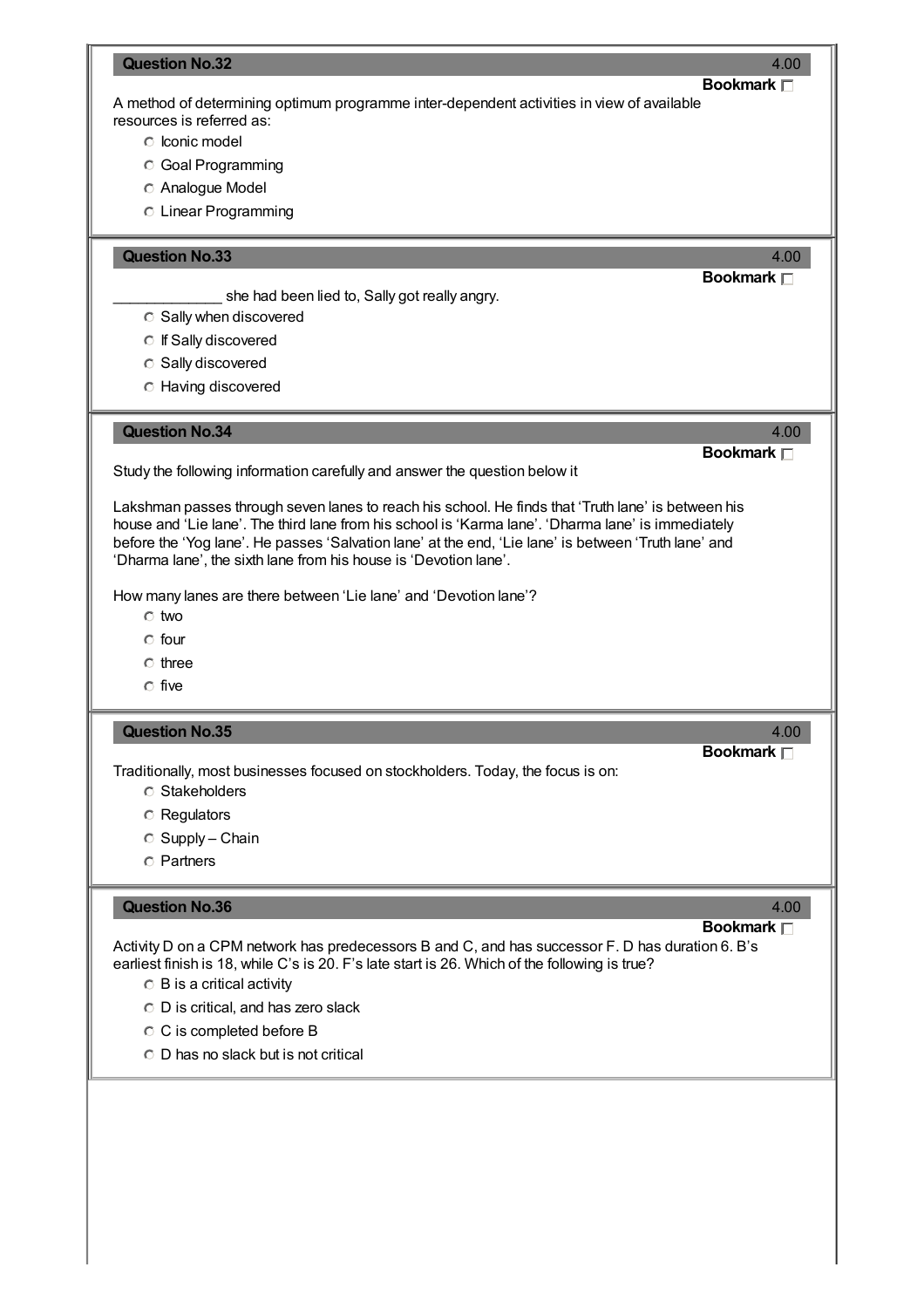|                                                                                                                | 4.00<br>Bookmark <sub>[1]</sub> |
|----------------------------------------------------------------------------------------------------------------|---------------------------------|
| The first step of strategy formulation in strategic management model is:                                       |                                 |
| <b>C</b> Determine vision and mission.                                                                         |                                 |
| O Undertake external analysis.                                                                                 |                                 |
| O Undertake internal analysis.                                                                                 |                                 |
| <b>C</b> Set major objectives.                                                                                 |                                 |
|                                                                                                                |                                 |
| <b>Question No.38</b>                                                                                          | 4.00<br><b>Bookmark</b> □       |
| A device or technique that ensures production of a good unit every time is a:                                  |                                 |
| c zero defect                                                                                                  |                                 |
| $\circ$ fail-safe                                                                                              |                                 |
| o poka-yoke                                                                                                    |                                 |
| $\circ$ control chart                                                                                          |                                 |
| <b>Question No.39</b>                                                                                          | 4.00                            |
|                                                                                                                | <b>Bookmark</b> □               |
| Cause-and-effect diagrams are also known as<br>C fish-bone charts                                              |                                 |
|                                                                                                                |                                 |
| <b>O</b> process charts                                                                                        |                                 |
| <b>C</b> Pareto charts                                                                                         |                                 |
| C target specification graphs                                                                                  |                                 |
|                                                                                                                |                                 |
| <b>Question No.40</b>                                                                                          | 4.00                            |
|                                                                                                                | Bookmark <sub>[1]</sub>         |
| Focus groups can be used to address substantive issues such as:<br>$\circ$ Developing an approach to a problem |                                 |
|                                                                                                                |                                 |
| C Interpreting previously obtained quantitative results                                                        |                                 |
| O Defining a problem more precisely<br>C Generating new ideas about older products                             |                                 |
| <b>Question No.41</b>                                                                                          | 4.00                            |
|                                                                                                                | Bookmark <sub>[1]</sub>         |
| The process of conducting research and gathering and assimilating external information is called:              |                                 |
| C Long range planning                                                                                          |                                 |
| <b>C</b> Mission Development                                                                                   |                                 |
| $\circ$ Lobbying                                                                                               |                                 |
| $\circ$ Industry analysis                                                                                      |                                 |
| <b>Question No.42</b>                                                                                          | 4.00                            |
|                                                                                                                | Bookmark <sub>[1]</sub>         |
| The statistical process control chart used to control the defects per unit of output is the                    |                                 |
| $\overline{X}$ - charts                                                                                        |                                 |
| $\circ$ R – chart                                                                                              |                                 |
| $\circ$ C – chart<br>$\circ$ P – chart                                                                         |                                 |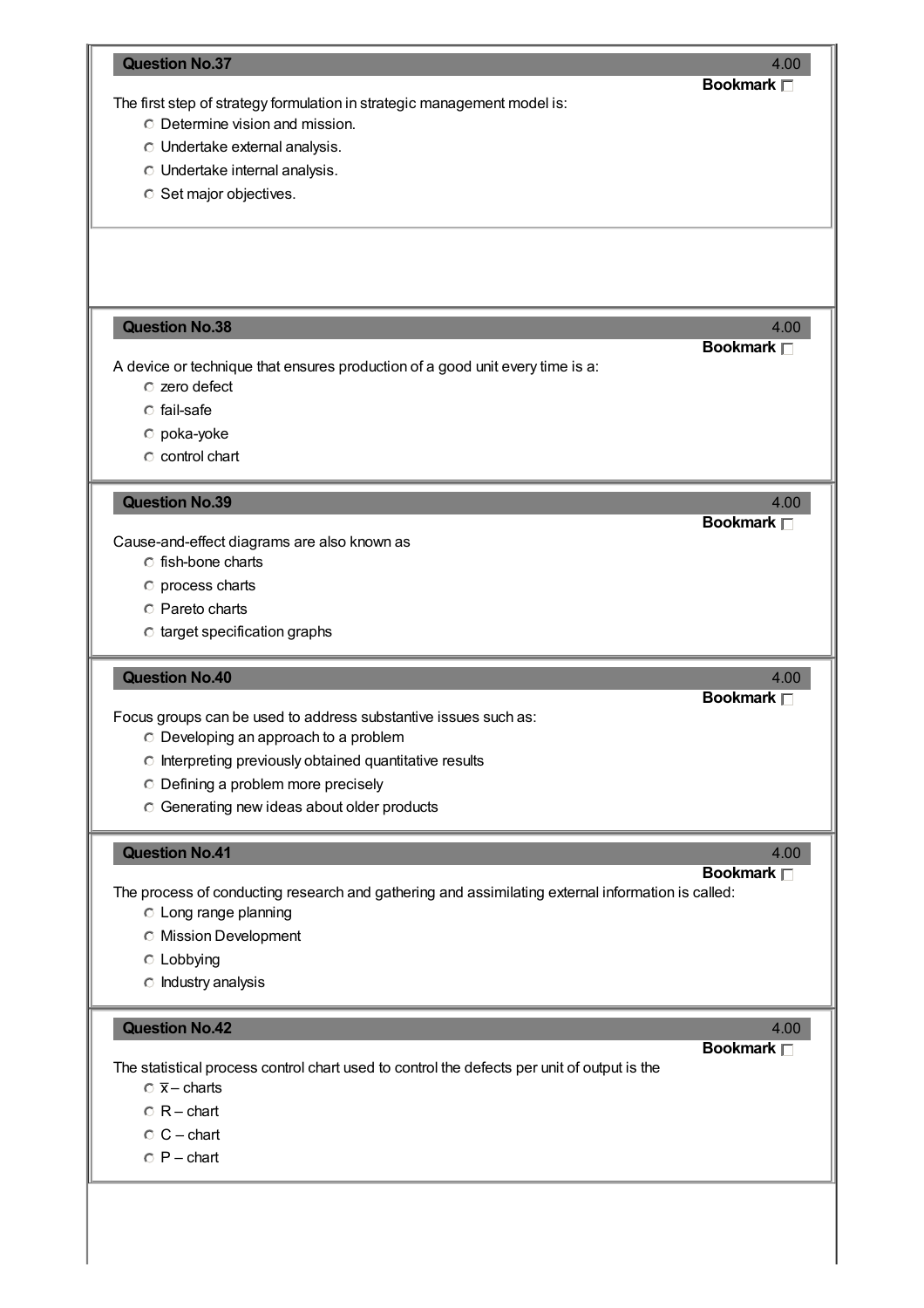#### **Question No.43** 4.00

### **Bookmark**

A measure of "risk per unit of expected return" is:

- $\circ$  standard deviation
- $\circ$  coefficient of variation

 $\circ$  Beta

correlation coefficient

#### **Constitution No.44 4.00 4.00 4.00 4.00 4.00 4.00 4.00 4.00 4.00**

#### **Bookmark**

A formal explanation of the knowledge, skills, abilities, traits and other characteristics necessary for effective job performance is known as:

- Job Description
- Job Analysis
- Job Specification
- Job Enrichment

**Question No.45** 4.00

# **Bookmark**

**Bookmark**

**Bookmark**

Which of the following is a scale whose numbers serve only as labels or tags for identifying and classifying objects with a strict one – to – one correspondence between the numbers and the objects.

- Ratio scale
- Ordinal scale
- Nominal scale
- **C** Interval Scale

#### **Question No.46** 4.00

Which of the following distribution is used in PERT to calculate the expected duration?

- Gaussian
- Beta
- Normal
- Binomial

#### **Question No.47** 4.00

Find the odd one out?

- Circle : Arc
- Flower : Petal
- Chair : Arm
- Cover : Page

#### **Question No.48** 4.00

**Bookmark**

A dummy activity is required when the network contains:

- $\circ$  two or more activities that have identical starting and ending events.
- $\circ$  two or more activities have the same ending events.
- $\circ$  two or more activities have different ending events.
- $\circ$  two or more activities have the same starting events.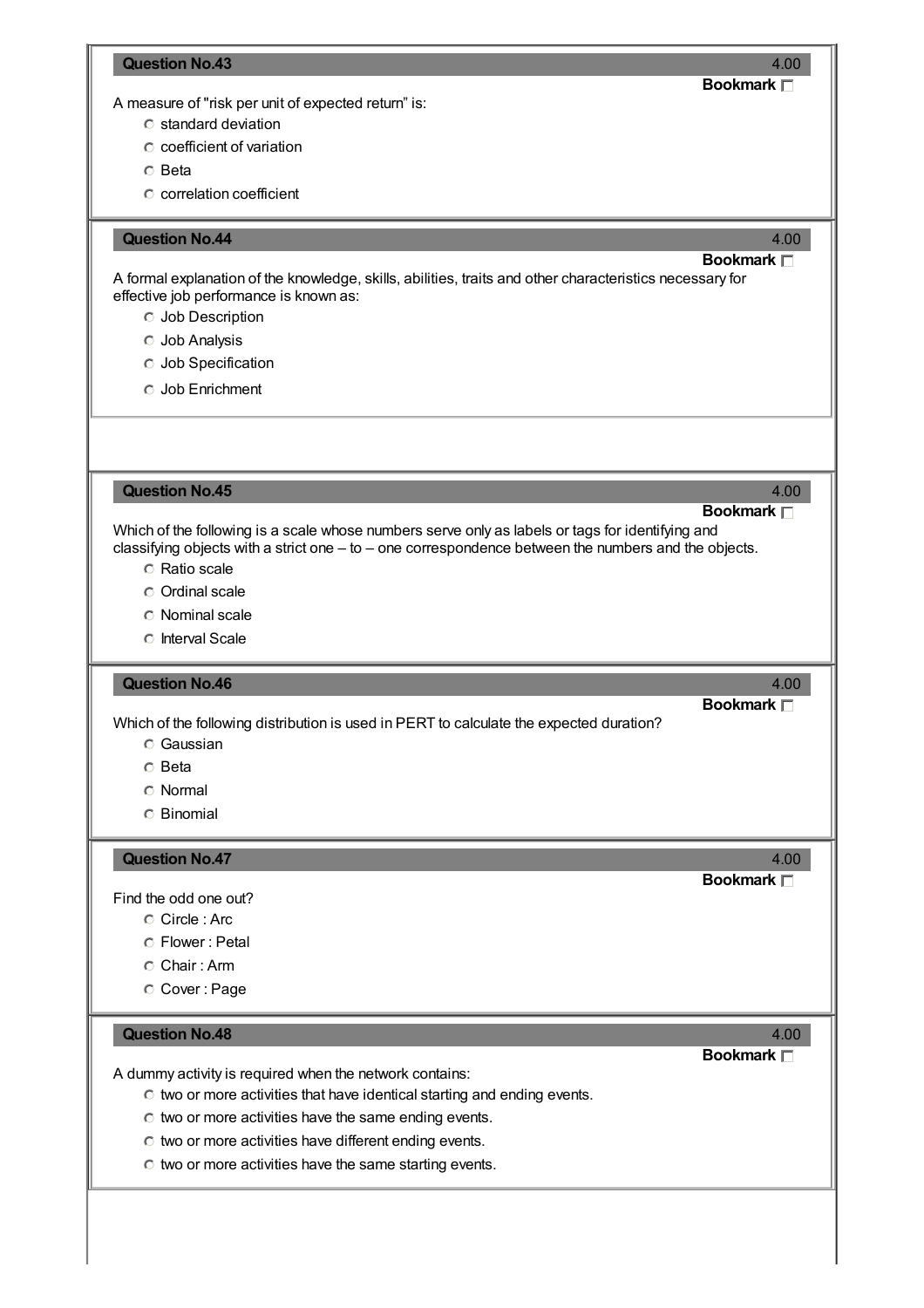| <b>Question No.49</b><br>4.00                                                                                                                                                               |
|---------------------------------------------------------------------------------------------------------------------------------------------------------------------------------------------|
| Bookmark <sub>[1]</sub>                                                                                                                                                                     |
| <b>Statements:</b> Stories are True, All true incidents are rumours.                                                                                                                        |
| <b>Conclusion:</b><br>I. Stories are rumours.                                                                                                                                               |
| II. Rumours are stories                                                                                                                                                                     |
| <b>C</b> If only conclusion I follows                                                                                                                                                       |
| <b>C</b> If only conclusion II follows                                                                                                                                                      |
| ○ If either I or II follows                                                                                                                                                                 |
| $\circ$ If neither I nor II follows                                                                                                                                                         |
|                                                                                                                                                                                             |
| <b>Question No.50</b><br>4.00                                                                                                                                                               |
| Bookmark $\Box$                                                                                                                                                                             |
| A situation where there are several possible outcomes, each outcome occurring with a probability that                                                                                       |
| is known to the decision-maker is referred as:                                                                                                                                              |
| <b>C</b> Risk                                                                                                                                                                               |
| <b>C</b> Uncertainty                                                                                                                                                                        |
| <b>C</b> Probability                                                                                                                                                                        |
| C Expected value                                                                                                                                                                            |
|                                                                                                                                                                                             |
| <b>Question No.51</b><br>4.00                                                                                                                                                               |
|                                                                                                                                                                                             |
| <b>Bookmark</b> □                                                                                                                                                                           |
| When an organization is evaluating its strategic position, which is NOT one of the strategic questions<br>that an organization generally may ask itself?                                    |
| O Are we on target to hit our financial objectives next year?                                                                                                                               |
|                                                                                                                                                                                             |
| $\circ$ Where is the organization now?                                                                                                                                                      |
| ○ If no changes are made, where will the organization be in one year?                                                                                                                       |
| O If the evaluation is negative, what specific actions should management take?                                                                                                              |
|                                                                                                                                                                                             |
| <b>Question No.52</b><br>4.00                                                                                                                                                               |
| Bookmark $\Box$                                                                                                                                                                             |
| A technique for the study of interrelationships among variables, usually for the purposes of data<br>reduction and the discovery of underlying constructs or latent dimensions is known as: |
| <b>C</b> Discriminant analysis                                                                                                                                                              |
|                                                                                                                                                                                             |
| C Canonical correlation analysis                                                                                                                                                            |
| <b>O</b> Multiple regression                                                                                                                                                                |
| <b>C</b> Factor analysis                                                                                                                                                                    |
| <b>Question No.53</b><br>4.00                                                                                                                                                               |
|                                                                                                                                                                                             |
|                                                                                                                                                                                             |
| Bookmark <b>D</b><br>ISO 9000 seeks standardization in terms of:                                                                                                                            |
| <b>C</b> Production Procedures                                                                                                                                                              |
|                                                                                                                                                                                             |
| <b>C</b> Procedures to manage Quality<br><b>C</b> Suppliers' specification                                                                                                                  |

## **Question No.54** 4.00

The extended Ps of service marketing mix are:

- Product, Process, Physical Environment
- C People, Product, Place
- Physical Evidence, Process, People
- **C** Price Physical Evidence, Promotion

**Bookmark**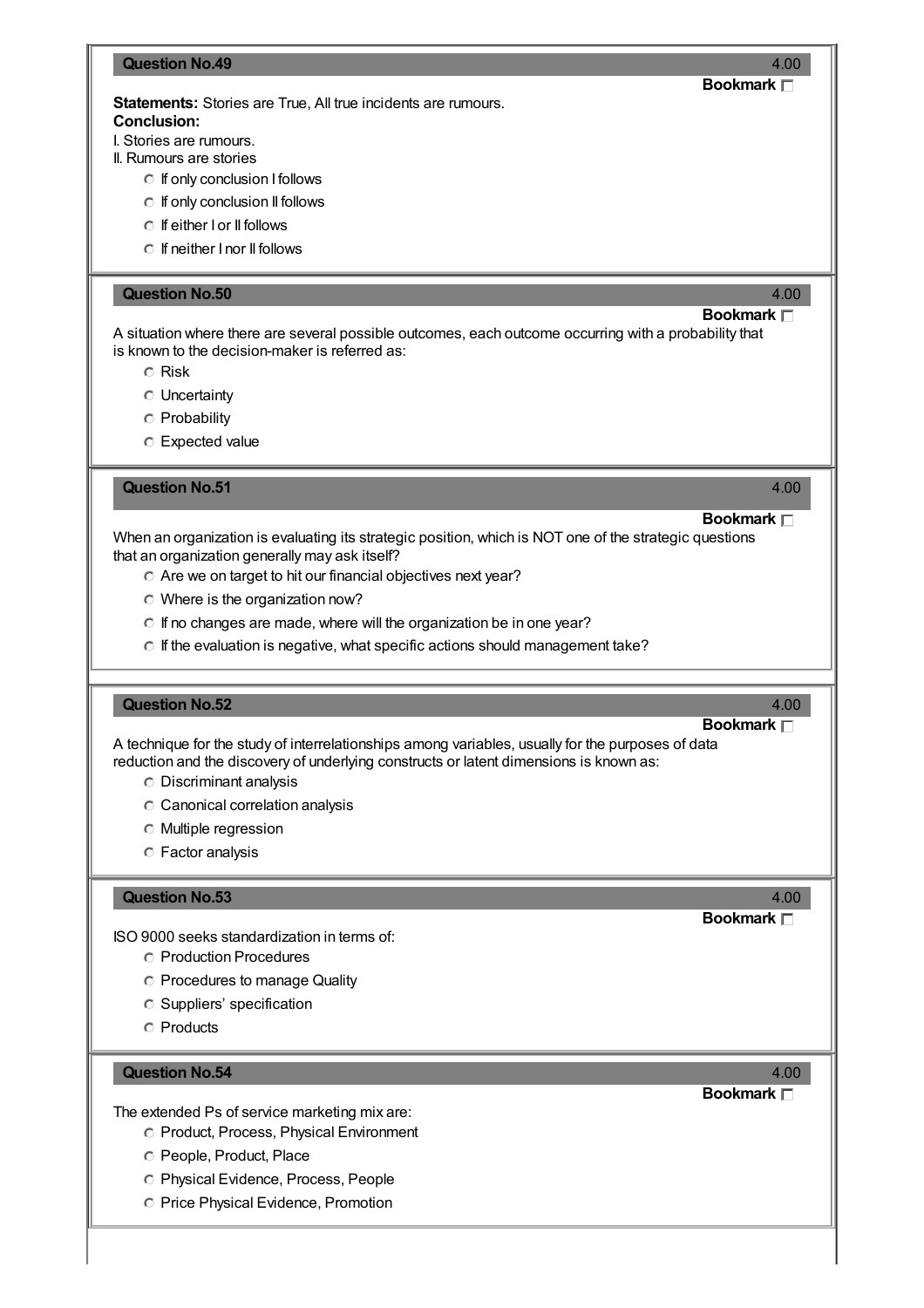#### **Question No.55** 4.00

**Bookmark** If the sample size is less than 50, which non parametric test can be used to test the independence of attributes?

- C Cochran Q test
- $\circ$  Kruskal Wallis test
- C Chi-square test
- Fisher Irwin test

#### **Question No.56** 4.00

**Bookmark**

**Bookmark**

Select the Pair that best respresents the relationship that is given in the question: Professor : Erudite

- Carpenter : Furniture
- Mason : Architecure
- Entrepreneur : Hardwork
- $\circ$  Inventor : Imaginative

**Question No.57** 4.00

Psychologist : Neurosis

- C Kids: Pediatrician
- Dermatologist: Sprain
- Oncologist: Measles
- Opthamologist : Catract

#### **Question No.58** 4.00

Type-IError occurs if:

- $\circ$  both the null hypothesis and alternative hypothesis are rejected
- $\circ$  both the null hypothesis and alternative hypothesis are accepted
- $\circ$  the null hypothesis is accepted even though it is false
- $\circ$  the null hypothesis is rejected even though it is true

#### **Question No.59** 4.00

**Bookmark**

**Bookmark**

Charles Revson of Revlon observed "In the factory, we make cosmetics; in the store

- We make profits
- We challenge competitors furnishings
- We implement ads
- We sell hope

#### **Question No.60** 4.00

**Bookmark**

Social classes show distinct product and brand preferences in all the following areas, EXCEPT:

- Automobiles
- Clothing
- Fast food
- Home furnishings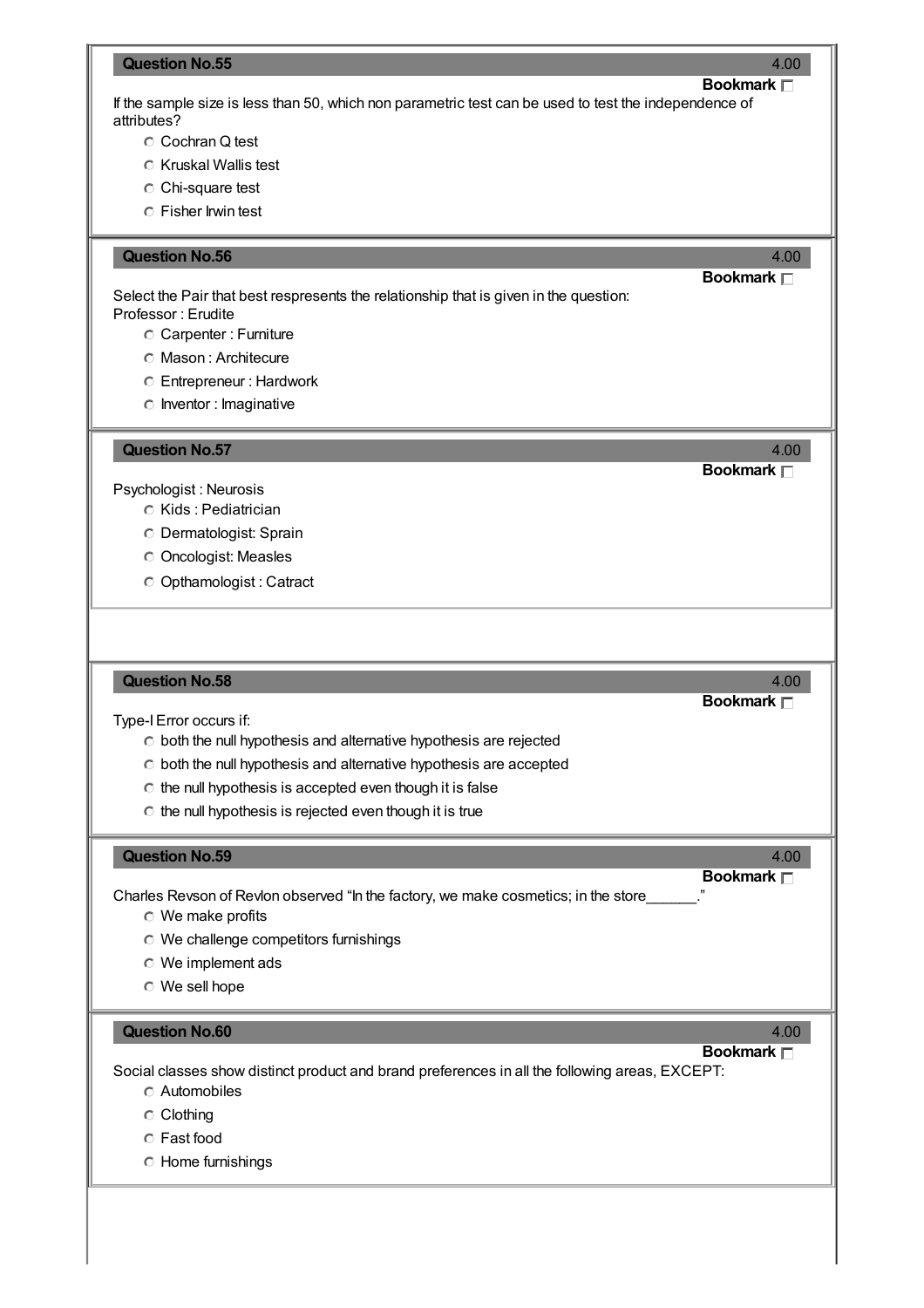#### **Question No.61** 4.00

#### Choose the correct meaning of the italicized idiom.

The party in power *came down* on the side of a flexible and early economic policy to help the weaker sections.

- Decide to go to the corner
- Decide to support
- Decide to rebuke severely
- Decide to speak secretly

#### **CONSERVERSITY AND CONSERVERSITY AND CONSERVERSITY AND ALCOHOLY AND ALCOHOLY AND ALCOHOLY AND ALCOHOLY AND ALCOHOLY AND ALCOHOLY AND ALCOHOLY AND ALCOHOLY AND ALCOHOLY AND ALCOHOLY AND ALCOHOLY AND ALCOHOLY AND ALCOHOLY AN**

## **Bookmark**

One day, Ravi walked a distance of 75 metres towards the north. Then he turned left and walked for about 25 metres, he turned left again and walked 80 metres. Finally, he turned to the right at an angle of 45º. In which direction was he moving finally?

- North-west
- North-east
- South-east
- South-west

#### **Question No.63** 4.00

#### In a pure strategy game:

- $\circ$  Both players select their optimal strategy
- Each player is selected randomly
- Any strategy may be selected randomly
- A particular strategy is selected by each player

#### **Question No.64** 4.00

### **Bookmark**

**Bookmark**

A method that assigns a probability distribution to each of the key variables and uses random numbers to simulate a set of possible outcomes to arrive at an expected value and dispersion is:

- **C** Sensitivity Analysis
- Decision Tree
- Opportunity Loss
- Simulation Analysis

#### **Question No.65** 4.00

#### **Bookmark**

Choose the correct meaning of the italicized idiom. When Peter left he was extremely disappointed. I think he has *gone for good.*

To a good place

- To seek good fortune
- **C** Permanently
- To a foreign country

#### **Question No.66** 4.00

## **Bookmark**

Volkswagen concentrates on the small car market and Porsche on the sports car market. These would be examples of what is called\_\_\_\_\_?

- $\circ$  Single segment concentration
- Product specification
- Market specification
- **C** Selective specification

### **Bookmark**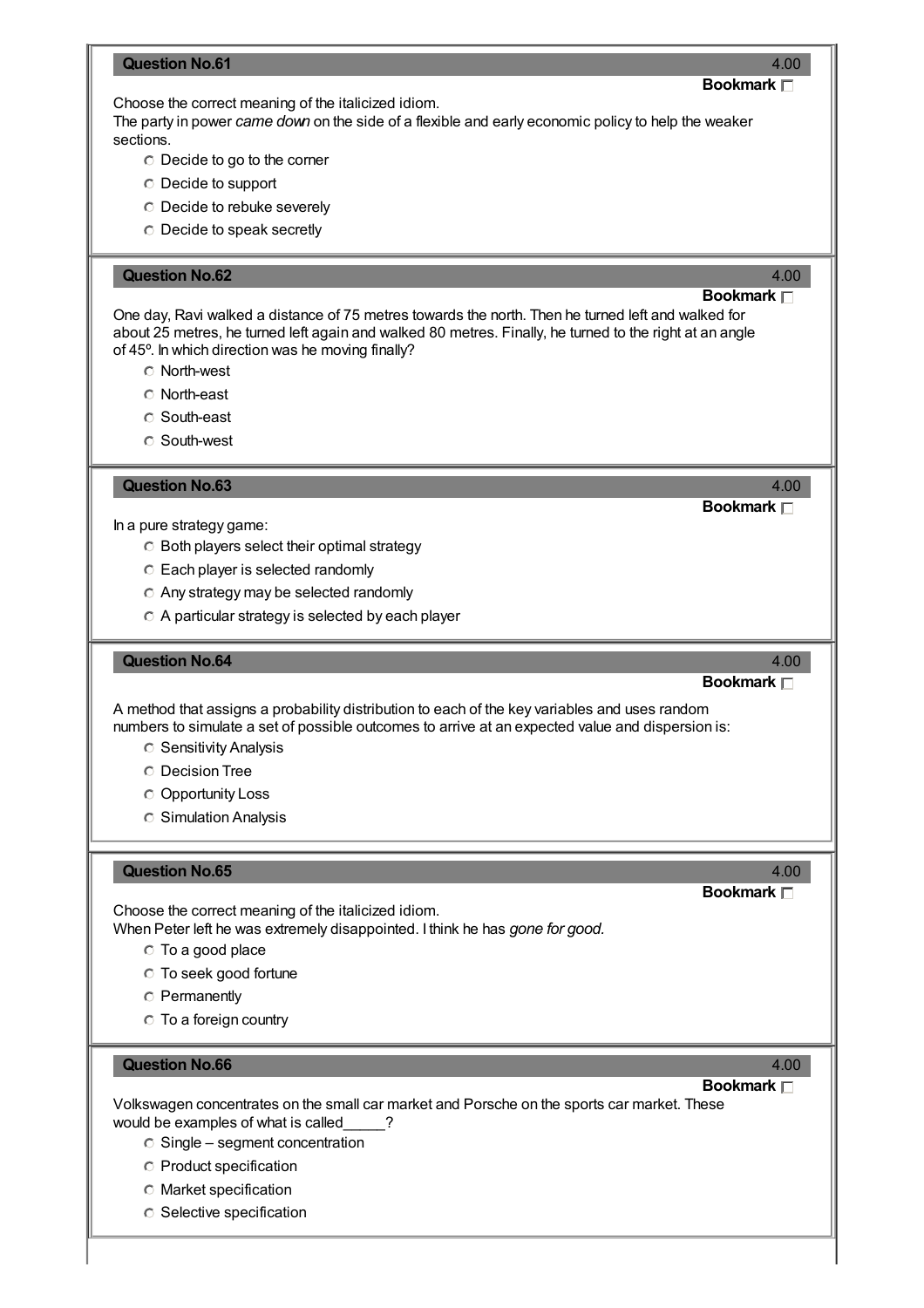| <b>Question No.67</b><br>The bargaining power of buyers, as described by Porter, is high when<br>O There are no substitutes for products being purchased<br>$\circ$ There are only a few players in the industry<br>O Their purchases form a large chunk of the sellers' total sales<br>O Products or services are critical to the buyer's business  | 4.00<br>Bookmark <sub>[1]</sub> |
|------------------------------------------------------------------------------------------------------------------------------------------------------------------------------------------------------------------------------------------------------------------------------------------------------------------------------------------------------|---------------------------------|
| <b>Question No.68</b><br>The three performance counseling phases are:<br>C Rapport building, Exploration, Accurate planning<br>C Rapport building, Exploration, Action planning<br>C Support building, Exploration, Action planning<br>C Rapport building, Explanation, Action planning                                                              | 4.00<br>Bookmark <sub>[1]</sub> |
| <b>Question No.69</b><br>What does Question mark symbolize in BCG matrix?<br>$\circ$ Liquidate<br><b>C</b> Remain diversified<br>C Stable<br>$\circ$ Invest                                                                                                                                                                                          | 4.00<br><b>Bookmark</b> □       |
| <b>Question No.70</b><br>A system that triggers ordering on a uniform time basis is called a:<br>C Reorder point system.<br>C Fixed-period system.<br>C Fixed-quantity system.<br>C EOQ.                                                                                                                                                             | 4.00<br>Bookmark <sub>[1]</sub> |
| <b>Question No.71</b><br>The four unique elements to services include:<br>$\circ$ Independence, intangibility, inventory, and inception<br>$\circ$ Intangibility, independence, inseparability, and inventory<br>$\circ$ Intangibility, inconsistency, inseparability, and inventory<br>$\circ$ Independence, increase, inventory, and intangibility | 4.00<br><b>Bookmark</b> □       |
| <b>Question No.72</b><br>The ability of an organization to produce goods or services that have some uniqueness in their<br>characteristics is:                                                                                                                                                                                                       | 4.00<br>Bookmark $\Box$         |

 $\circ$  Time – based competition

Competing on differentiation

 $\circ$  Mass production

C Competing on productivity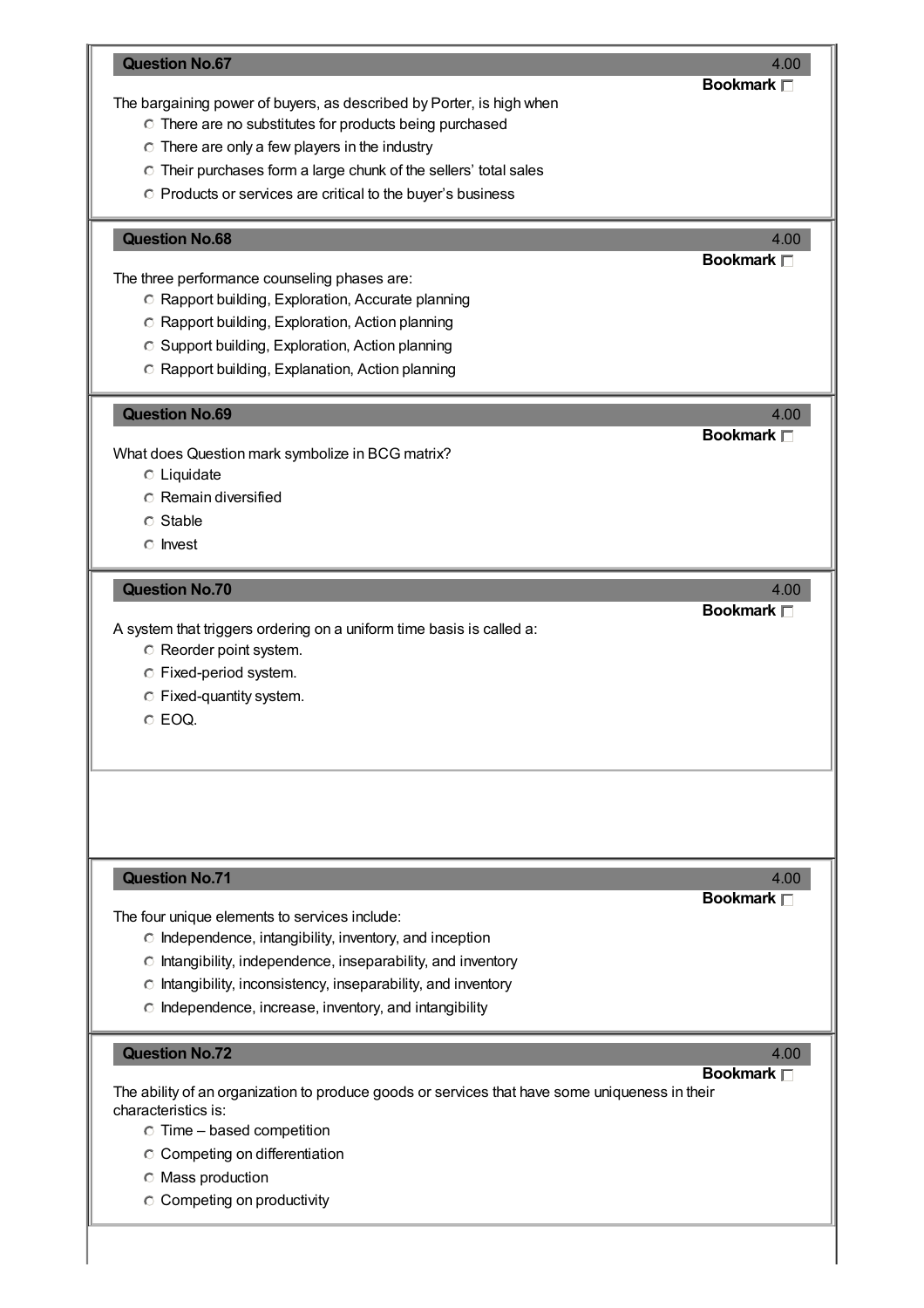| <b>Question No.73</b>                                                                                  | 4.00<br><b>Bookmark</b> □       |
|--------------------------------------------------------------------------------------------------------|---------------------------------|
| The term maquiladora is most synonymous with:                                                          |                                 |
| C Free trade zones                                                                                     |                                 |
| C Chinese forced labour campus                                                                         |                                 |
| C Area that do not meet standards for work place safety and pollution                                  |                                 |
| $\circ$ Home – based industry                                                                          |                                 |
|                                                                                                        |                                 |
| <b>Question No.74</b>                                                                                  | 4.00<br>Bookmark <sub>[1]</sub> |
| In the one-way ANOVA, the F statistic is used to:                                                      |                                 |
| C Compare the between groups variance estimate with the total variance                                 |                                 |
| C Compare the between groups and within groups variance estimates                                      |                                 |
|                                                                                                        |                                 |
| O Measure the average variance across the different treatment groups                                   |                                 |
| O Measure the magnitude of the within groups or error variance                                         |                                 |
| <b>Question No.75</b>                                                                                  | 4.00                            |
|                                                                                                        | Bookmark <sub>[1]</sub>         |
| When formulating strategic options, it is a valid option to 'do nothing'. However, this can lead to:   |                                 |
| An infinite option future                                                                              |                                 |
| $\circ$ A competency trap                                                                              |                                 |
| A core competence                                                                                      |                                 |
| A limited-option future                                                                                |                                 |
|                                                                                                        |                                 |
| <b>Question No.76</b>                                                                                  | 4.00<br><b>Bookmark</b> □       |
| Dad often comes home late these days, ______?                                                          |                                 |
| $\circ$ isn't it?                                                                                      |                                 |
| $\circ$ does he?                                                                                       |                                 |
| $\circ$ doesn't he?                                                                                    |                                 |
| $\circ$ is it?                                                                                         |                                 |
|                                                                                                        |                                 |
| <b>Question No.77</b>                                                                                  | 4.00                            |
|                                                                                                        | Bookmark <sub>[1]</sub>         |
| The concept of Plant-wide quality control systems was developed by:                                    |                                 |
| <b>C</b> Henry Ford                                                                                    |                                 |
| C Eli Whitney                                                                                          |                                 |
| <b>C</b> Frederick Taylor                                                                              |                                 |
| <b>O</b> W. Edwards Deming                                                                             |                                 |
|                                                                                                        |                                 |
|                                                                                                        |                                 |
|                                                                                                        |                                 |
| <b>Question No.78</b>                                                                                  | 4.00<br>Bookmark <sub>[1]</sub> |
|                                                                                                        |                                 |
|                                                                                                        |                                 |
| <b>O</b> Decline                                                                                       |                                 |
| <b>C</b> Growth                                                                                        |                                 |
| $\circ$ Introduction                                                                                   |                                 |
| Cost minimization is an appropriate strategy in which stage of product life cycle?<br>$\circ$ Maturity |                                 |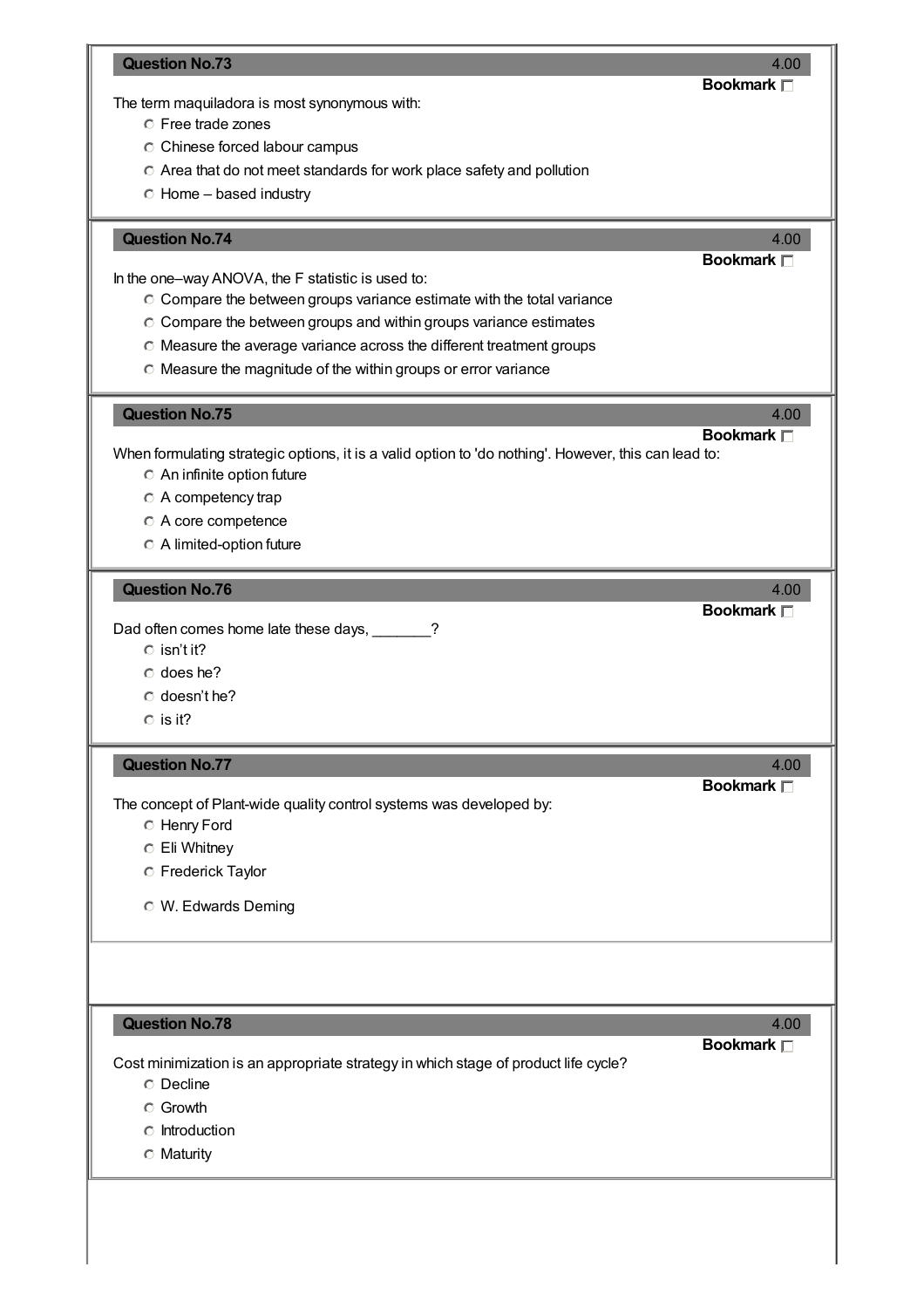|                                                                                                                                                                                                                               | 4.00                          |
|-------------------------------------------------------------------------------------------------------------------------------------------------------------------------------------------------------------------------------|-------------------------------|
|                                                                                                                                                                                                                               | Bookmark $\Box$               |
| In which of Likert's four systems of leadership, managers do not have complete confidence and trust                                                                                                                           |                               |
| in subordinates but nevertheless, solicit advice from subordinates while retaining the right to make<br>final decision?                                                                                                       |                               |
|                                                                                                                                                                                                                               |                               |
| <b>C</b> Participative leadership style                                                                                                                                                                                       |                               |
| <b>C</b> Benevolent-authoritative leadership style                                                                                                                                                                            |                               |
| C Consultative leadership style                                                                                                                                                                                               |                               |
| <b>C</b> Trait theory of leadership style                                                                                                                                                                                     |                               |
| <b>Question No.80</b>                                                                                                                                                                                                         | 4.00                          |
|                                                                                                                                                                                                                               | Bookmark <sub>[1]</sub>       |
|                                                                                                                                                                                                                               |                               |
| C Knowledge                                                                                                                                                                                                                   |                               |
| C Page                                                                                                                                                                                                                        |                               |
| <b>C</b> Cover                                                                                                                                                                                                                |                               |
| $\circ$ Title                                                                                                                                                                                                                 |                               |
|                                                                                                                                                                                                                               |                               |
| <b>Question No.81</b>                                                                                                                                                                                                         | 4.00                          |
|                                                                                                                                                                                                                               | Bookmark <sub>[1]</sub>       |
| Which of the following is an example of globalization of operations strategy?                                                                                                                                                 |                               |
| O Hard Rock cafe provides an "experience differentiation" at its restaurant.                                                                                                                                                  |                               |
| O Boeing's Dream liner has engines with higher fuel/pay load efficiency.                                                                                                                                                      |                               |
| C Ford's new auto models have dent - resistant panels.                                                                                                                                                                        |                               |
| O A Chinese manufacturer, Haier, now operates plants in the United States.                                                                                                                                                    |                               |
|                                                                                                                                                                                                                               |                               |
| <b>Question No.82</b>                                                                                                                                                                                                         | 4.00                          |
| Which itemized rating scale takes longer to complete than other itemized rating scales because<br>respondents have to read each statement?<br>C Likert scale<br><b>C</b> Semantic differential scale<br><b>C</b> Stapel scale | Bookmark <sub>[1]</sub>       |
| C Continuous rating scale                                                                                                                                                                                                     |                               |
|                                                                                                                                                                                                                               |                               |
|                                                                                                                                                                                                                               |                               |
| <b>Question No.83</b>                                                                                                                                                                                                         | 4.00<br>Bookmark <sub>D</sub> |
| <b>Statement:</b> Opening a Library in Achupatti will be a wastage.                                                                                                                                                           |                               |
| <b>Assumptions:</b>                                                                                                                                                                                                           |                               |
| I. Inhabitants of Achupatti are illiterate.                                                                                                                                                                                   |                               |
| II. Inhabitants of Achupatti are not interested in reading                                                                                                                                                                    |                               |
| $\circ$ If neither I nor II is implicit                                                                                                                                                                                       |                               |
| $\circ$ If only assumption I is implicit                                                                                                                                                                                      |                               |
| $\circ$ If both I and II are implicit                                                                                                                                                                                         |                               |
| $\circ$ If only assumption II is implicit                                                                                                                                                                                     |                               |
|                                                                                                                                                                                                                               |                               |
| <b>Question No.84</b>                                                                                                                                                                                                         | 4.00                          |
| A company's EBIT is Rs.1120000, Profit before Tax is Rs.320000 and fixed costs are Rs.700000.<br>What will be the Operating Leverage of the company?<br>$\circ$ 2.52<br>$\circ$ 5.69                                          | <b>Bookmark</b> □             |
| $\circ$ 1.62                                                                                                                                                                                                                  |                               |
| $\circ$ 3.53                                                                                                                                                                                                                  |                               |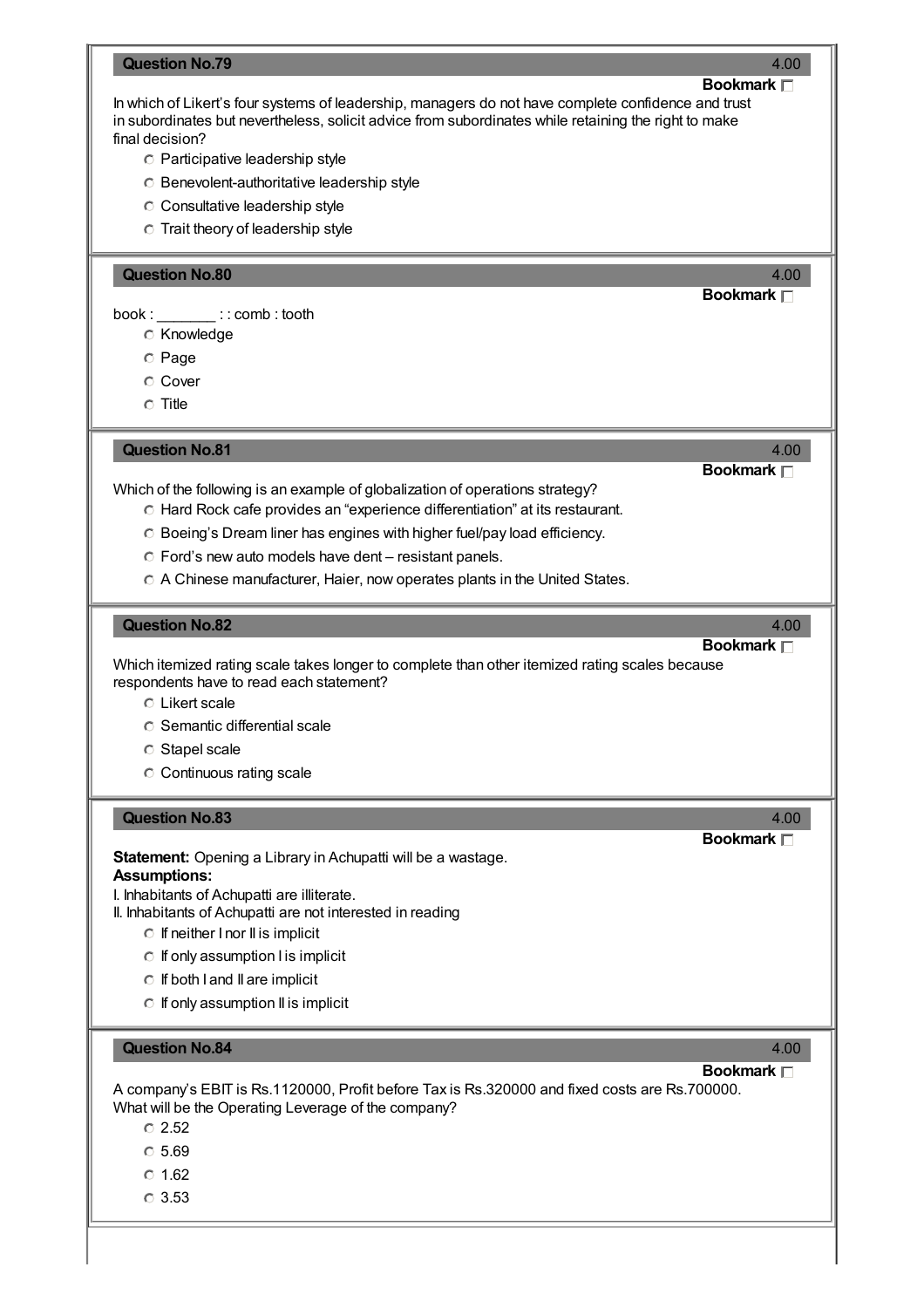|                                                                                                                                                                                                                                                                                                       | <b>Bookmark</b> □               |
|-------------------------------------------------------------------------------------------------------------------------------------------------------------------------------------------------------------------------------------------------------------------------------------------------------|---------------------------------|
| The process improvement techniques that sorts the "Vital few" from the "Trivial many" is                                                                                                                                                                                                              |                                 |
| <b>C</b> Pareto analysis                                                                                                                                                                                                                                                                              |                                 |
| <b>C</b> Bench Marking                                                                                                                                                                                                                                                                                |                                 |
| <b>C</b> Deming analysis                                                                                                                                                                                                                                                                              |                                 |
| <b>Taguchi analysis</b>                                                                                                                                                                                                                                                                               |                                 |
|                                                                                                                                                                                                                                                                                                       |                                 |
| <b>Question No.86</b>                                                                                                                                                                                                                                                                                 | 4.00<br>Bookmark <sub>[1]</sub> |
| One of the elements of ergonomics is                                                                                                                                                                                                                                                                  |                                 |
| O Designing tools and machines that facilitate human work                                                                                                                                                                                                                                             |                                 |
| $\circ$ The establishment of time standards                                                                                                                                                                                                                                                           |                                 |
| Allocating work time based on economic studies                                                                                                                                                                                                                                                        |                                 |
| <b>C</b> The cost justification of technology                                                                                                                                                                                                                                                         |                                 |
|                                                                                                                                                                                                                                                                                                       |                                 |
| <b>Question No.87</b>                                                                                                                                                                                                                                                                                 | 4.00                            |
|                                                                                                                                                                                                                                                                                                       | Bookmark $\Box$                 |
| Which of the following tasks is NOT a component of research design?                                                                                                                                                                                                                                   |                                 |
| O Design the exploratory, descriptive and / or causal phase of the research.                                                                                                                                                                                                                          |                                 |
| O Develop Hypotheses.                                                                                                                                                                                                                                                                                 |                                 |
| C Construct and pretest a questionnaire or an appropriate form for data collection.                                                                                                                                                                                                                   |                                 |
| C Specify the sampling process and sample size.                                                                                                                                                                                                                                                       |                                 |
|                                                                                                                                                                                                                                                                                                       |                                 |
| <b>Question No.88</b>                                                                                                                                                                                                                                                                                 | 4.00                            |
|                                                                                                                                                                                                                                                                                                       | Bookmark $\Box$                 |
|                                                                                                                                                                                                                                                                                                       |                                 |
| $\circ$ Innovators                                                                                                                                                                                                                                                                                    |                                 |
| c Initial adopters                                                                                                                                                                                                                                                                                    |                                 |
| $\bigcirc$ First users                                                                                                                                                                                                                                                                                |                                 |
| C Early adopters                                                                                                                                                                                                                                                                                      |                                 |
|                                                                                                                                                                                                                                                                                                       |                                 |
| <b>Question No.89</b>                                                                                                                                                                                                                                                                                 | 4.00<br>Bookmark $\Box$         |
|                                                                                                                                                                                                                                                                                                       |                                 |
|                                                                                                                                                                                                                                                                                                       |                                 |
| $\circ$ 19 days                                                                                                                                                                                                                                                                                       |                                 |
| $\degree$ 60 days                                                                                                                                                                                                                                                                                     |                                 |
| $\degree$ 18 days                                                                                                                                                                                                                                                                                     |                                 |
| $\degree$ 20 days                                                                                                                                                                                                                                                                                     |                                 |
| <b>Question No.90</b>                                                                                                                                                                                                                                                                                 | 4.00                            |
| In the model of consumer adoption of new products developed by Everitt M. Rogers, the first category<br>of people to adopt a new product is called:<br>An activity has an optimistic time of 15 days, a most likely time of 18 days, and a pessimistic time of<br>27 days. What is its expected time? | Bookmark $\Box$                 |
|                                                                                                                                                                                                                                                                                                       |                                 |
|                                                                                                                                                                                                                                                                                                       |                                 |
| C Forward diversification.                                                                                                                                                                                                                                                                            |                                 |
| <b>C</b> Horizontal diversification.                                                                                                                                                                                                                                                                  |                                 |
| An organization diversifies in backward sequence in the product chain and enters specific<br>product/process to be used in existing products. It is:<br>O Vertical diversification.                                                                                                                   |                                 |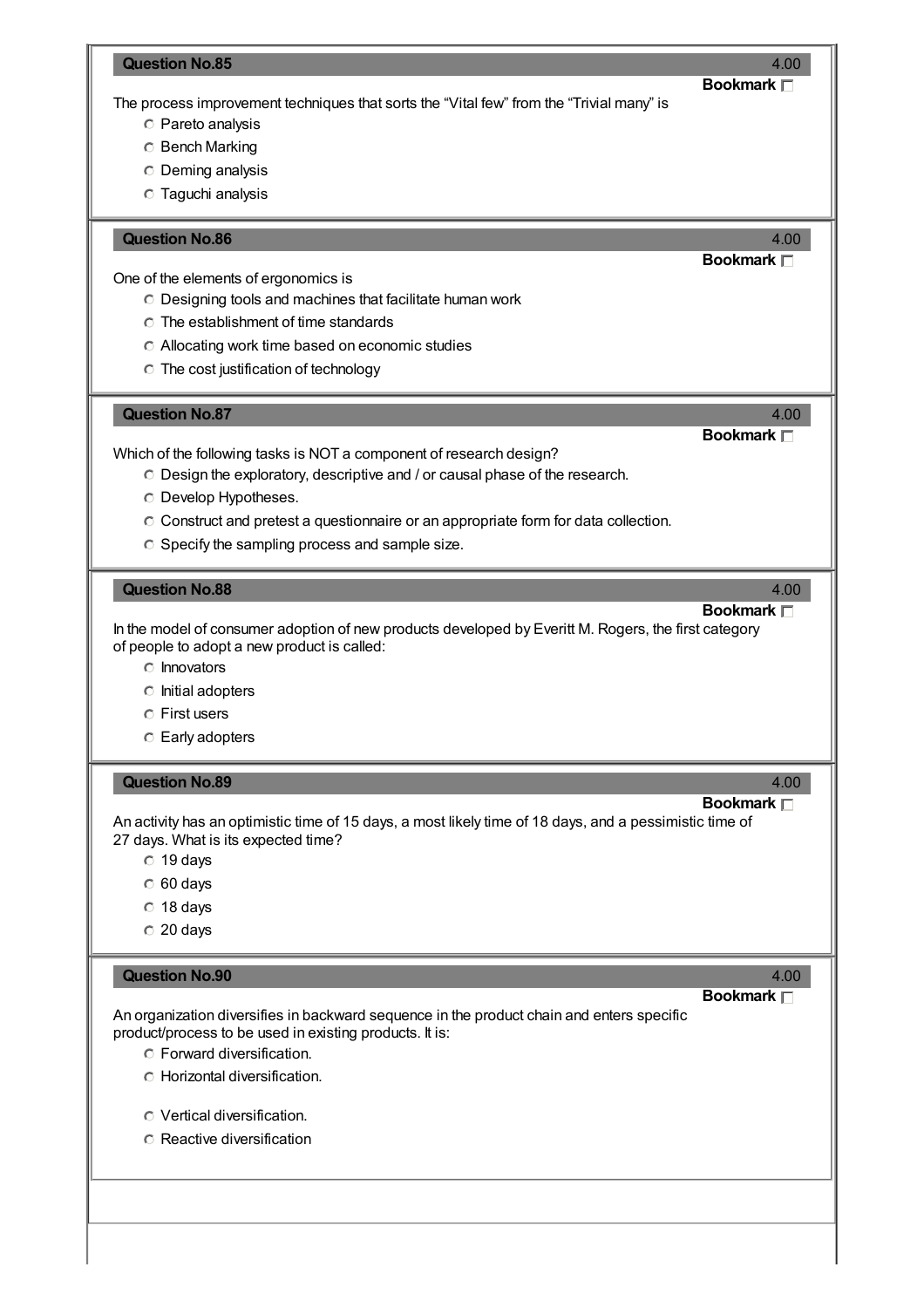## **Question No.91** 4.00

**Bookmark**

The concept of market segmentation was introduced by:

- Wendell .R. Smith
- Jerome McCarthy
- Phillip Kotler
- N.H. Borden

| <b>Question No.92</b><br>4.00<br><b>Bookmark</b> □<br>The difference between performance management and performance appraisal is that:<br>O performance management is a joint process; appraisal is top-down<br>O performance management is forward looking; appraisal looks backwards to past<br>performance<br>O performance management does not involve ratings; appraisal does<br>O performance management is a continuous process; appraisal is an annual or periodical event                                                                                                                                                                                                                                                                                                                                                                                                                                                                                  |  |
|---------------------------------------------------------------------------------------------------------------------------------------------------------------------------------------------------------------------------------------------------------------------------------------------------------------------------------------------------------------------------------------------------------------------------------------------------------------------------------------------------------------------------------------------------------------------------------------------------------------------------------------------------------------------------------------------------------------------------------------------------------------------------------------------------------------------------------------------------------------------------------------------------------------------------------------------------------------------|--|
| <b>Question No.93</b><br>4.00<br>Bookmark $\Box$<br>Study the following information carefully and answer the question below it<br>The Director of an MBA college has decided that six guest lectures on the topics of Motivation,<br>Decision Making, Quality Circle, Assessment Centre, Leadership and Group Discussion are to be<br>organised on each day from Monday to Sunday.<br>(i) One day there will be no lecture (Saturday is not that day), just before that day Group Discussion<br>will be organised.<br>(ii) Motivation should be organised immediately after Assessment Centre.<br>(iii) Quality Circle should be organised on Wednesday and should not be followed by Group<br>Discussion<br>(iv) Decision Making should be organised on Friday and there should be a gap of two days between<br>Leadership and Group Discussion<br>On which day there is no lecture?<br><b>C</b> Monday<br>$\circ$ Sunday<br><b>O</b> Wednesday<br>$\circ$ Tuesday |  |
| <b>Question No.94</b><br>4.00<br>Bookmark $\Box$<br>Choose the best synonym of the italicized word.<br>Nobody knew that Sunil had a sinister design in marrying her.<br>$\circ$ selfish<br>$\circ$ sinful<br>$\circ$ evil<br>$\circ$ murderous<br><b>Question No.95</b><br>4.00<br><b>Bookmark</b> □                                                                                                                                                                                                                                                                                                                                                                                                                                                                                                                                                                                                                                                                |  |
| The time horizon involved with regard to basic financial planning is usually<br><b>One</b> year<br><b>C</b> Ten years<br>C Five years<br>$\circ$ one quarter                                                                                                                                                                                                                                                                                                                                                                                                                                                                                                                                                                                                                                                                                                                                                                                                        |  |